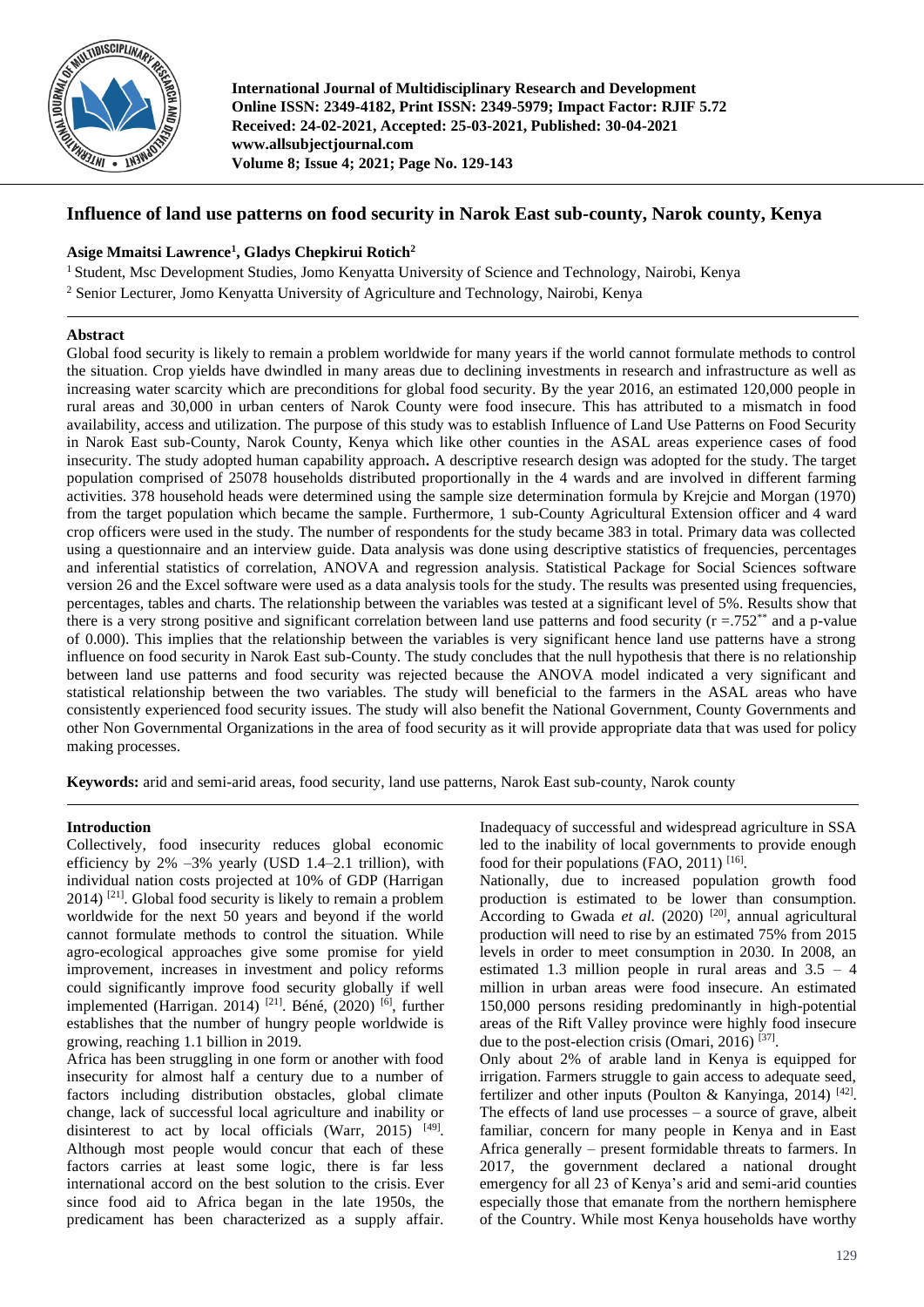food utilization (88%), around four million individuals (12% of families) have unacceptable utilization, which translates into a diet that comprises essentially of a staple, enhanced with green vegetables and oil.

According to the global food security index of 2017, Kenya is food insecure and was ranked position 86 out of 113 countries. A snap review of Kenya's food balance sheet shows that Kenya imports most of the basic food commodities including wheat, Maize, Rice, Beans, Potatoes, sugar and Milk (M'Kaibi, *et. al,* 2017)<sup>[34]</sup>. Imports contributed 25% of the key grains consumed in 2010 and this increased to 32% in 2015 and was projected to reach 36% in 2016.The big four agenda on Food Security proposes that there is need for proper policy and strategic interventions with a view to mitigating the challenges the sector faces (PDU,2018)  $[40]$ . However, one of the main challenges in the implementation of Food security initiatives in the Agenda four is inadequate budgetary allocation towards the realization of food security goal in Kenya. According to Kivisi (2019)  $[28]$ , pre- and post-harvest crop losses, inadequate research-extension- farmer linkages to increase agricultural productivity, lack of mechanized methods of production as well as high costs and adulterated farm input like fertilizer, seeds, pesticides and vaccines are some of the main challenges the Big Four Agenda is currently facing in Kenya. To achieve food security and proper nutrition for all Kenyans, the government targets to increase production of maize from 40 million 90 kg bags annually to 67 million bags by 2022; rice from around 125,000 metric tons currently to 400,000 metric tons by 2022 and potatoes from the current 1.6 million tons to about 2.5 Metric Tons by 2022. In the 2018/2019 budget, Ksh. 17.9 billion was allocated for ongoing irrigation projects countrywide with a view to transforming agriculture from subsistence to productive commercial farming (Gwada, Ouko, Mayaka, & Dembele, B. 2020) [20] .

Narok County has the proportion of households in pastoral livelihood zone with acceptable food consumption score has declined from 93 percent 2016 to 68 percent in 2018, while in the agro-pastoral livelihood zone, it has declined from 20 percent to three percent in the same duration, indicating declining household dietary diversity and food frequency. The mean coping strategy score is at 17 as of 2019 implying that households are employing severe coping strategies and engaging less in consumption-related mechanisms (Gwada et. al, 2020)<sup>[20]</sup>. Many farmers have complained time and again on these delays and in the long run this has compromised the planting season hence low yields.

According to Kivisi  $(2019)$  <sup>[28]</sup>, maize production in the mixed farming and agro-pastoral areas decreased by 42 percent of the Long-Term Average (LTA), reducing availability of food at the household level. The area under production of maize declined. This was attributed mainly to increased cases of Maize Lethal Necrosis Disease (MLND) in the previous years that encouraged more farmers to abandon maize production for beans and Irish potatoes (Narok County Integrated Development Plan, 2018)<sup>[35]</sup>. Similarly, the projected yield exhibited a corresponding decrease as a result of poorly distributed rainfall during the production period. Area and production of beans increased above the LTA as farmers had easier access to seeds. Government subsidized fertilizer was also available in appreciable quantities when farmers needed it.

According to the Kenya National Bureau of Statistics

(2019), Narok County has a population of 1,153,273 with a population density of 47 persons per square kilometer. Narok County is largely divided into 4 livelihood zones namely mixed farming, agro pastoral, pastoral and formal employment. More than one third (33.8%) of the population in Narok County lives under poverty line (KNBS, 2019). Even though the county is endowed with natural resources such as those found in the Maasai Mara Reserve, the Mara River and has arable land suitable for agriculture. The main economic activities in Narok County are tourism given the Maasai Mara, commercial farming (wheat), and livestock farming. Majority of farmers in Narok County work without basic agricultural inputs or modernized technology and also lack adequate financial and extension services to promote sustainable production.

#### **Statement of the Problem**

Food security remains one of the main concerns for the residents of Narok East sub County, Narok County. Despite significant food security initiatives in the sub-County, food insecurity and extreme rural poverty has continued to pose major socio-economic problems to many households in the sub County to date (Kileteny and Wakhungu, 2019)<sup>[27]</sup>. The transition rate of food poor households to self-reliance of food supplies has largely remained inadequate (Gwada *et. al*, 2020) [20]. The Government and other development agencies have over time invested large amount of resources in order to address food security concerns through projects and programmes but minimal success has been realized. According to Kenya National Bureau of Statistics (2019), an estimated 120,000 people in rural areas and 30,000 in urban centers of Narok County remain food insecure. A good percentage of this population resides in Narok East which is drier and experiences high levels of drought throughout the year. Kileteny and Wakhungu (2019) <sup>[27]</sup>, attributes food insecurity to low allocation of funds to the agricultural sector by Narok County government which has made it difficult to carry out the extension services to enhance farmer's knowledge in improving agricultural production.

The most productive areas in the County are faced with poor accessibility in terms of road network system which according to Action aid (2017) report, the county loses an estimated 40% of its produce due to poor post-harvest practices. There is poor marketing and logistics practice which makes it difficult to distribute the harvest to the most affected people in the sub-County. Food insecurity remains one of the most crucial challenges to economic development in most ASAL areas such as Narok East sub-County, Narok County (Kileteny & Wakhungu, 2019) <sup>[27]</sup>. Whereas it appears that there are many factors that determine the success or failure of food security initiatives in Narok County, the thrust of this study was to establish the extent to which land use patterns determine Food Security in Narok East sub-county, Narok County, Kenya.

#### **General Objective of the study**

The general objective of the study was to assess Influence of Land Use Patterns on Food Security in Narok East sub-County, Narok County, Kenya

#### **Hypothesis of the Study**

The study was guided by the following hypothesis;

**H01:** There is no relationship between land use patterns and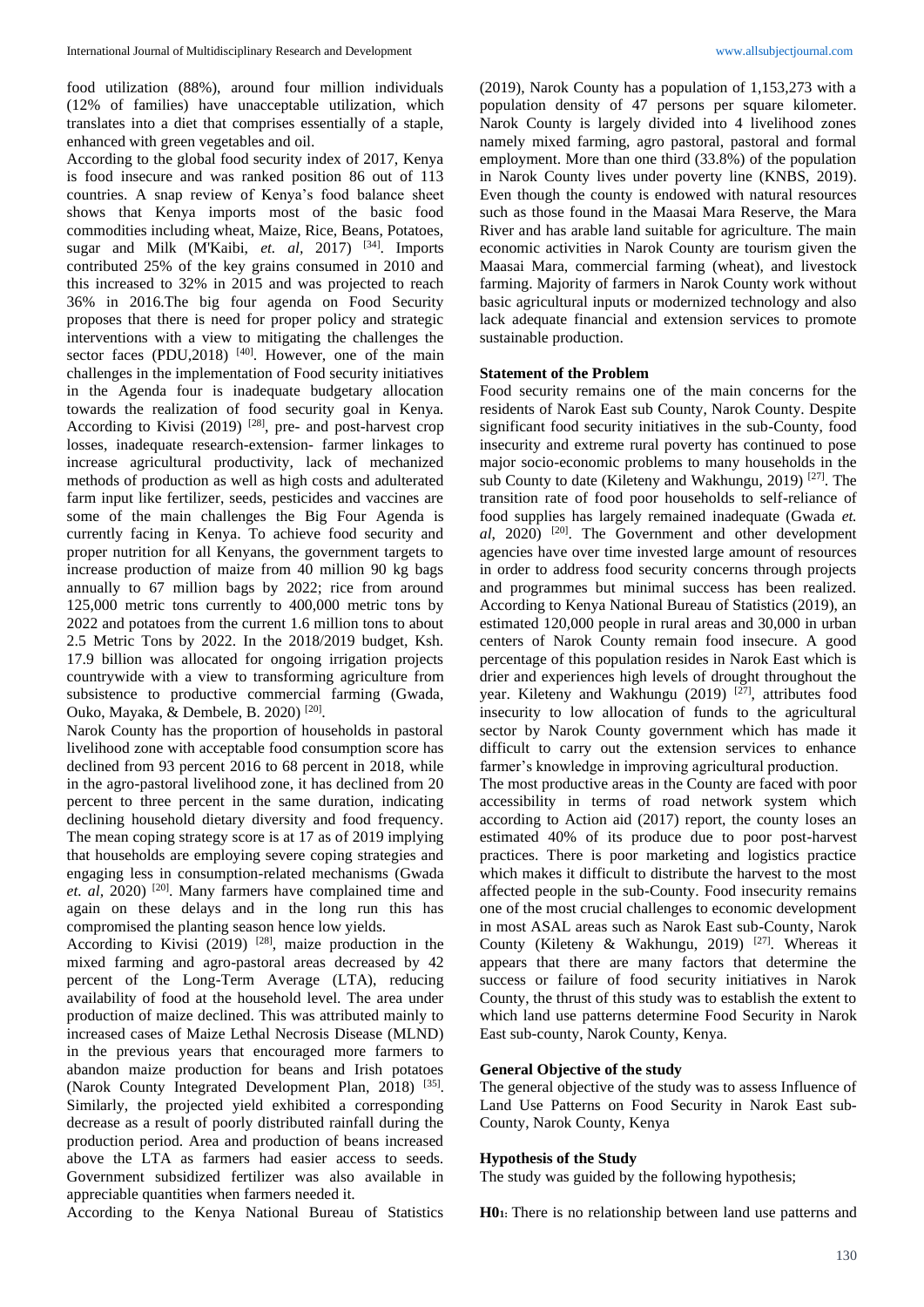food security in Narok East sub-County, Narok County, Kenya

## **Literature Review**

## **Human Capability Approach**

This is an economic theory pioneered by Sen (1981) [4] and advanced by Nussbaum (2001) <sup>[36]</sup> and mainly focuses on what people are capable of doing. According to Sen, pertinence of real freedoms in assessing an individuals advantage in the community and ensuring that such freedoms can be fully disributed for the whole community to enjoy available resources and opportunities is very key under this theory (Richardson, 2017). The theory is widely applied by the United Nations Development Progrogramme especially when generating the human development indices since 1990 (Boni and Walker, 2016)<sup>[7]</sup>. The focus of the theory is mainly on advocacy for better livelihood among people in the society (Singh, *et. al.* 2017)<sup>[46]</sup>.

The approach further affirms that for peoples' capabilities to be at the center of development, there is need for them to own both movable and immovable property like land for their own utilization. Policies should be put in place on land ownership, land tenure systems and these policies should be pro-poor to enable them flourish in all dimensions of life. Despite improving the capacity of farmers to enhance food security, there is need for entitlement to these resources because ownership of resources enhances confidence hence increased investment and productivity.

## **Land Use Patterns on Food Security**

According to Baltissen and Betsema (2016) on "Linking Land Governance and African Food Security: Outcomes from Uganda, Ghana and Ethiopia," land governance in Uganda is characterized by the inconsistency between relatively progressive legislation and only limited implementation. Baltisen and Betsema, (2016) <sup>[5]</sup> further assert that women's position on land and inheritance also remains weak, both legally and in practice, undermining their livelihoods and social status. As the main parties on food security initiatives in Uganda, women are still marred with many challenges which have emerged to be a hindrance towards food security.

Baltisen and Betsema  $(2016)$ <sup>[5]</sup>, further establish that the basis for Ghana's land governance and administration is a complex mix of political, legislative and customary procedures and frameworks. The current system of land management is one of legal pluralism which results in competing claims and potentially risky investments. The Ghana National Land Policy was introduced in 1999 to resolve a series of issues such as poor land management; land market conflicts and the state's expropriation of large tracts of land combined with a lack of landowner consultation. Women are key players in the agricultural sector in many developing countries especially the Sub-Saharan Africa, and poor land inheritance structures have put women in a compromising situation in developing countries with regard to food security.

In their study on ' Influence of Livelihoods on Household Food Security in Pastoral Areas of Narok County, Kenya, ' Kileteny and Wakhungu (2019)  $[27]$ , established that livelihoods are conceptually seen as comprising different types of capital that can profit individuals and, in particular, human, social, cultural, physical and natural resources possessed by and are at the disposal of individuals.

Pastoralists have developed various adaptation mechanisms within this volatile, fragile, and complex climate to maintain an ecological balance between themselves and the natural environment (Hashim, et. al, 2016)<sup>[22]</sup>. Kileteny and Wakhungu (2019)  $[27]$ , further maintain that natural capital includes land, water, and all of the earth's habitats needed for human survival and well-being. In this case, land use is very poor due to inadequate government incentives, harsh climatic conditions and the very tastes and preferences of the indigenous people living in the larger Narok County.

Kumba *et al.*  $(2015)$  <sup>[32]</sup>, in their study on 'Influence of agricultural land use on household food security situation in Kisii Central Sub-County, Kenya ' further aver that Kisii Central Sub-County is marred with household food insecurity and around 60 percent of the population were found to be food insecure as of 2014. This situation was attributed to many factors including a decline in land assets due to high population growth (2.72 percent per year) and an average population density of 1056 people per square kilometer. This is a threat to agricultural sector as arable land has been reduced as a result of increased land subdivision and non-agricultural uses such as construction and settlement that are rampant in Kisii County. The land holdings are small, with an average of about 0.5 hectares for farm families of around five which are not tenable for agricultural purposes.

In addition, soil fertility has gone down as a result of continuous crop production and this has a negative impact on food production since most crops are correlated with low yields (Place and Hoffman, 2004). This dilemma is further compounded by the use of low yield levels to raise inputs for both food and cash crops, resulting in low crop income levels (Dietz, et. al, 2014)<sup>[12]</sup>. Kisii Central Sub-County is also faced with a 54.2 per cent high level of poverty that has a negative impact on agricultural production and household food security. Food security in the home is based on the premise that households can meet most of their food needs through their own production and/or market purchases. Therefore, land use becomes an important determinant of subsequent source of livelihood.

According to Omari (2016)  $^{[37]}$ , one of the main aspects considered for the analysis in a study on "Stakeholder Issues Influencing Implementation of Food Security Projects in Msambweni District, Kenya" was the extent at which land ownership influences food security projects in Msambweni District. The results stated that land ownership was found to be a determinant of food security for households. Relatively land-rich households almost all met 80 per cent of their calorie requirements. The study further suggested that a household with a greater holding of land was found to be in a better food security position than that of land-poor households. The overall findings of the study postulated that land holding is the most common asset in rural areas and this was a good indicator of deprivation and hence households with small farms were vulnerable to food insecurity. Additionally, the quality of the land was found to provide a general overview of what households could expect in terms of food security.

### **Indicators of Food Security**

Accessibility to food is a measure of the capacity to secure privileges that are characterized as the set of assets a person needs to get access food (FAO, 2011) [16]. Food security had been majorly connected to national food production and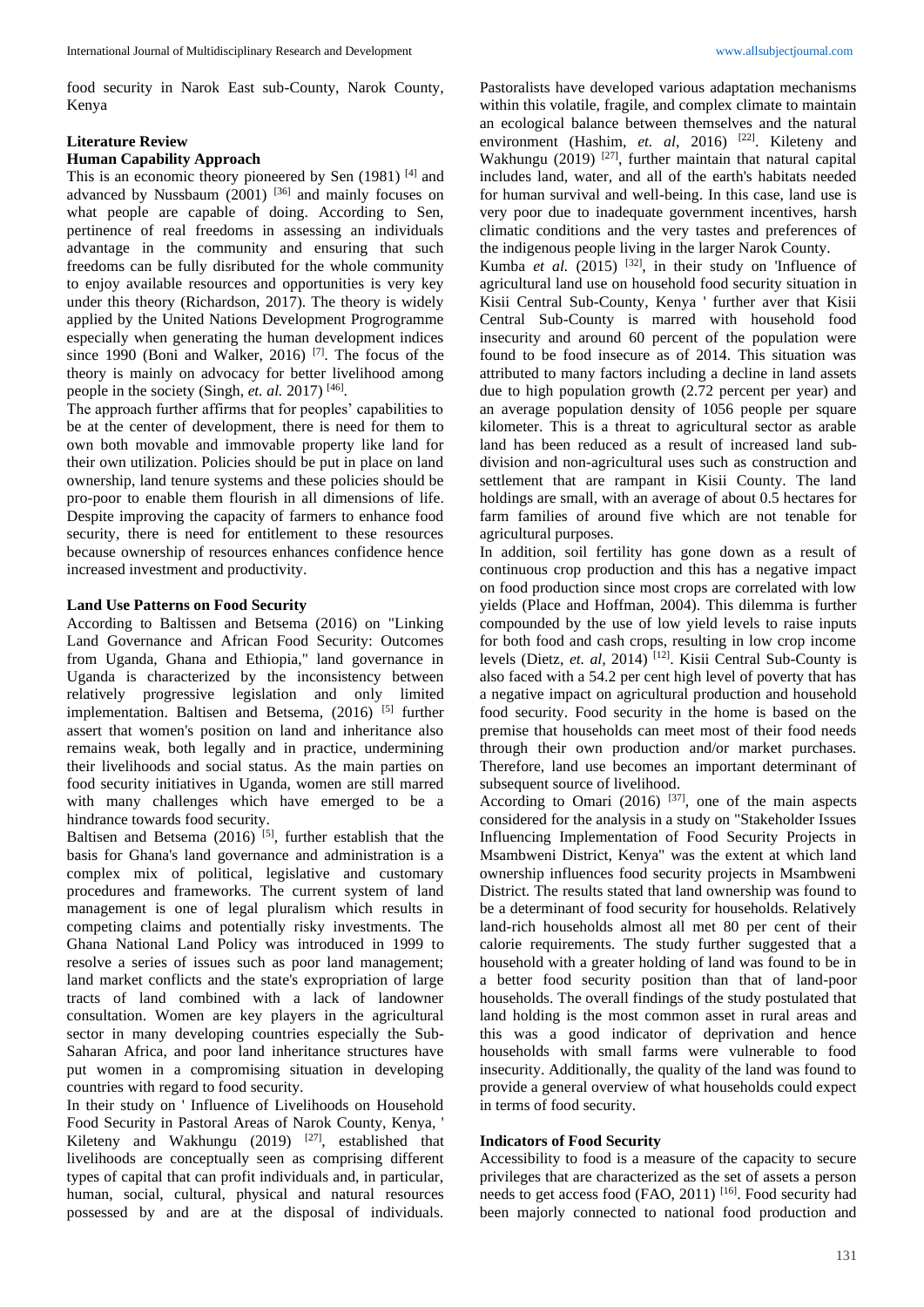worldwide trade until the 1970s, however, since then the idea has extended to incorporate access to food for households and individuals. According to Sanchez *et. al.*  $(2009)$ <sup>[44]</sup>, food accessibility is established by the physical amounts of food that are produced, stored, prepared, supplied and exchanged.

Food availability is a measure of the capacity to ensure privileges, which are characterized as the set of assets that a person needs obtaining access to food (FAO, 2011) [16]. Until the 1970s, food security was connected majorly to national food production and worldwide trade however since then the idea has extended to incorporate households' and people's access to food. According to Sanchez *et. al.*  $(2009)$  <sup>[44]</sup>, food availability is determined by the physical amount of food produced, stored, processed, supplied and exchanged. Food accessibility is the net residual sum after production, the quantity of stocks and imports and the deduction of exports for every item included in the food balance sheet (World Bank, 2018)<sup>[52]</sup>.

Zuberi and Thomas  $(2011)$  [53], further note that high food market costs are commonly an impression of deficient accessibility; persistently high expenses force needy individuals to lower consumption underneath the minimum needed for healthy and active living, and may prompt food changes and social unrest. Rising water, land and fuel shortage is likely to put greater pressure to food upheavals, even without climate change. Where these weaknesses are exacerbated by the impacts of climate change, the implementation of alleviation techniques that make rivalry for land-use and the attribution of market value to environmental services to moderate climate change, they can possibly cause critical changes in relative costs for different food items, and a general increment in the cost of a normal food basket.

### **Research Methodology Research Design**

The study adopted a descriptive research design. Descriptive research is defined as a method that describes the characteristics of the population or phenomena under study (Kothari, 2019)  $[30]$ . For the purpose of this study, the design assisted in collecting data that helped in ascertaining determinants of food security in Narok County, Kenya. The research design assisted in assessing respondents' expectations, views and opinions about the relationship between the variables (Orodho, 2009) <sup>[39]</sup>. This approach guided the study to gather both quantitative and qualitative analytical data. Quantitative data was collected from farmers (household heads) while qualitative data was collected from agricultural extension workers from Narok East sub-County, Kenya. The unit of analysis in the study was both at the sub-County and household levels in Narok County, Kenya.

### **Target Population**

A study population according to Kothari (2019) [30] consists of all items in any field of study. The number of Households in Narok East sub-County is 25,078 (KNBS, 2019). There are 30 Agricultural Extension Officers in the County who were considered for the study as they are distributed in all the sub-counties in Narok County (Kenya National Bureau of Statistics, 2018). Narok County has 30 wards and each ward is represented by a ward crop officer. From the 30 Agricultural Extension workers, 4 Ward Agricultural

Extension Workers/crop officers at the ward level and 1 Sub-county crop officer were used as key informants in the study.

#### **Sampling Frame**

A sampling frame is a list of all the items in a given population (Kothari, 2019)  $[30]$ . Gay (2009)  $[19]$  further explores that the difference between a population and a sampling frame is that the population is general and sampling frame is specific in nature with specific characteristics within which a sample was drawn from. In Narok East sub County, a list of all households carrying out different farming activities was obtained from the agricultural office and formed the sampling frame. For the agricultural officers, the list was obtained from the sub-County Agricultural office. The study was a census for the Ward Agricultural Extension workers. Stratified and simple random sampling techniques was used to select the sample from households (farmers) in the sub-County for the study.

# **Sample Size and Sampling Technique**

According to Kothari (2019)  $[30]$ , the sample size of a social study needs to be large enough in order to reduce sampling errors which affect the accuracy of the results. For this study, the sample was computed using sample size formula developed by Krejcie and Morgan (1970) as shown below:

$$
n = \frac{\chi^2 \times N \times P(1-P)}{(ME^2 \times (N-1)) + (\chi^2 \times P \times (1-P))}
$$

Where

 $n =$ sample size

 $\chi^2$  = chi-square for the specified confidence level at 1 degree of freedom  $= (3.841)$  from tables

 $N =$  population size

 $P =$  population proportion (0.50 in the table)

$$
n = \frac{3.841 \times 25078 \times 0.5 \times 0.5}{0.05^{2} \times (25078 - 1) + 3.841 \times 0.5 \times 0.5}
$$

 $= 24081/(63.65)$ 

= 378 Households

A sample for the study was selected from the households using simple random sampling method. The ballot method was employed where all households was allocated a random number and the numbers written on small pieces of papers that was put in a box and shaken then from each ward an equal number was selected through proportional allocation to make the 378 households. For the agricultural extension officers 4 agricultural ward/crop officers and 1 sub-county crop officer were used in the study. Therefore, for the agricultural extension workers the study was a census since Narok East sub-County has 5 agricultural extension workers (4 ward agricultural extension officers and 1 sub-County Agricultural extension officer).

#### **Data Collection Instrument**

An ordered questionnaire was adopted for this study as the principal instrument for data collection. A questionnaire collects data from respondents especially in cases where the respondents are spread out to a larger area and can be able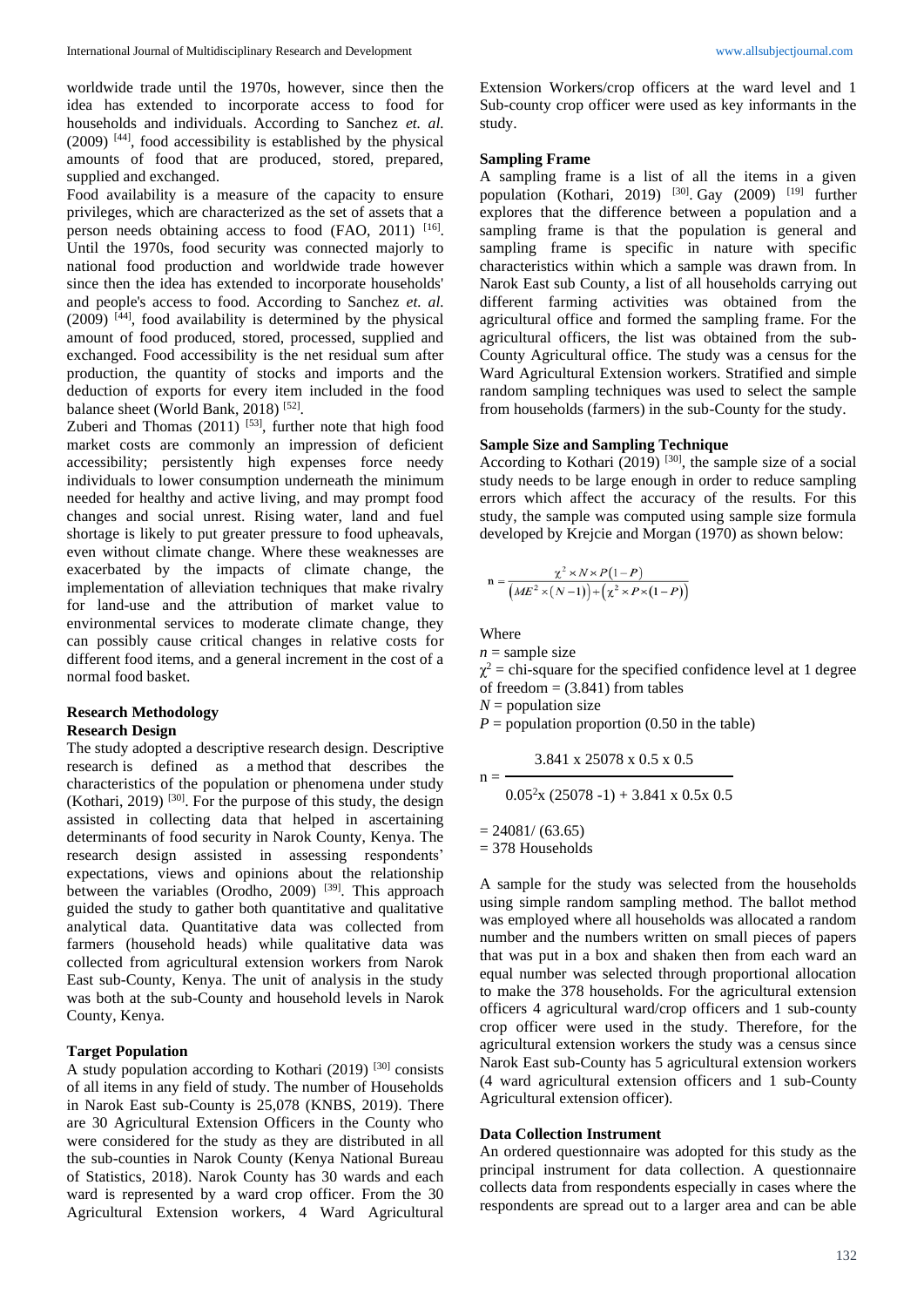to read and write. Questionnaires, however, face the problem of high non-response rates, and thus need a lot of follow-up  $(Gay, 2009)$ <sup>[19]</sup>. A total of 378 copies of the questionnaires was prepared and issued to the respondents for the actual study and they was collected back for data analysis after two days. For the Agricultural extension workers, an interview guide was used in the study. A total of 5 copies was produced for the study

## **Data Collection Procedure**

Once the proposal was approved, questionnaires and interview schedules were prepared for data collection purposes. Department of Development Studies provided the researcher with an introduction letter. An authorization letter/permit was further requested from NACOSTI in order to be given permission for data collection. The questionnaire was administered to individual respondents and collected back after two days for data analysis.

#### **Pilot Study**

Questionnaires were pre-examined before the actual study. A pilot test is a small-scale first-round study before the main research is conducted to assess the quality and reliability of data collection instruments (Kothari, 2019) [30]. Orodho (2008) [38], further states that a pilot test helps to unearth ambiguous questions and shortcomings in the questionnaire or the validity to which empirical assessments accurately measure the concept at hand. For the pilot test, 10% of sample was selected and used and hence 38 farmers and 1 ward agricultural extension worker were used to establish the validity and reliability of research instruments. The pilot study was done in Narok West sub-County, Narok County since it has similar characteristics like those of Narok East sub-County, Narok County, Kenya.

#### **Validity of the Research Instruments**

Validity refers to the degree to which the test sample reflects the substance intended for analysis by the test (Orodho, 2008) [38]. Factor analysis using Statistical Package for Social Sciences Software version 26 was used to test for validity. According to Field (2009), a validity index of 0.6 and above was appropriate for this study. In order to establish the overall validity of the research instrument for the study, Coefficient of Validity index was established as follows;

**CVI = Level of agreement between any of the two questionnaires X 100%**

**Number of items in the questionnaire**

 $= 23/31*100\%$  $= 0.7419$  $= 0.74$ 

The above index establishes that the research instrument merits to be used in the study as it agrees with Field (2009), that a validity index of 0.6 and above is appropriate for the study

#### **Reliability of the Research Instruments**

Reliability refers to the degree to which a given measurement method provides similar results over a number of repeated tests (Orodho 2008) [38]. Software version 26 of the Statistical Package for Social Sciences (SPSS) was used to measure the reliability index within which any research

instrument with a reliability coefficient of 0.7 and above is acceptable as being reliable in a given study. For this study, a reliability index of 0.837 was established. These results corroborates findings by Saunders, Lewis and Thornhill (2009) and Christensen, Johnson and Turner (2011), who stated that reliability scales of 0.7 and above, indicate satisfactory reliability.

## **Data Analysis and Presentation Descriptive Statistics**

Data from questionnaires was summarized, edited, coded, tabulated and analyzed. Editing was done to improve the quality of data for coding. Editing involved going through the questionnaires to ensure that respondents have responded to questions appropriately. Questionnaires were analyzed using descriptive statistics of frequencies, means and percentages. Descriptive statistics used the Excel software for data analysis.

### **Inferential Statistics**

The Social Sciences Statistical Package (SPSS) version 26 was used as a tool for data analysis. Analysis was done and used to check the essence of the connection between dependent and independent factors while regression and ANOVA was used to test the model's fitness to explain the connection between variables. Factor analysis was used to establish the overall variance between the items of each variable so that they can be used in the correlation and regression analysis. The study used both simple regression to test the relation on each variable and the multiple regressions to test the combined effect of the independent variables on the dependent variable.

### **Research Findings and Discussions Findings of the Study**

The study presented its findings in this section after data analysis for the purpose of tabulation and interpretation.

### **Response Rate**

The study distributed a total of 378 questionnaires and only 299 were returned and used for the analysis. Figure 1 shows the response rate.



**Fig 1:** Response Rate

Figure 1 shows a 79% response rate, which was considered appropriate for the study. According to Marton (2006), a response rate of above 70% is considered appropriate for a descriptive study. The interviews were conducted successfully and all the five officers who were targeted were interviewed.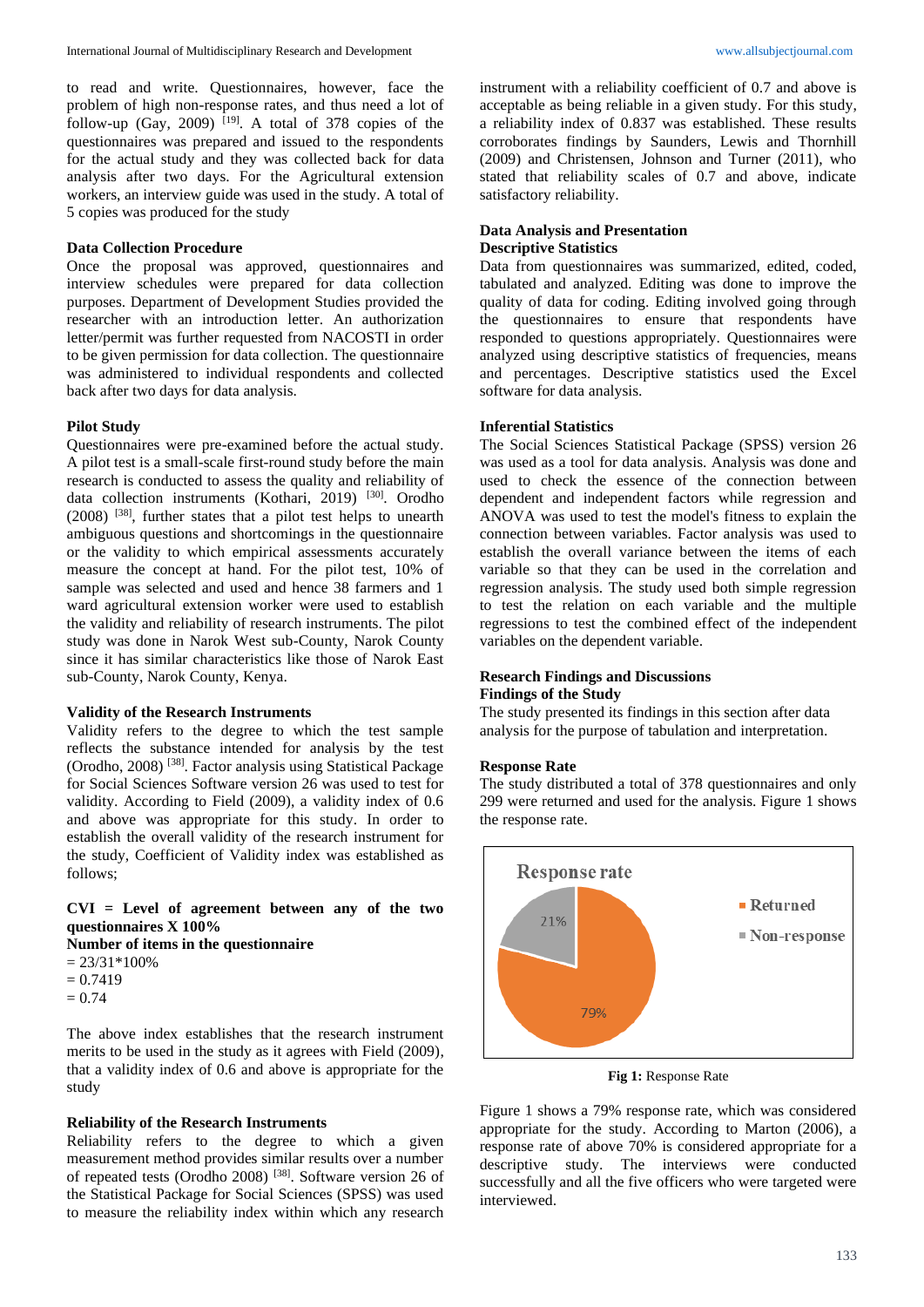#### **Demographic Data**

Demographic variables are important in any descriptive survey because they have an influence on the response and the overall results of the study. For this study the demographic variables considered were; gender, education level, size of household, crops grown, land ownership titles, size of the land under crop cultivation and level of income.

In regard to gender of the respondents the study sought to establish the distribution of male and female respondents who participated in the study. Gender has an influence on the factors influencing food security in any country because the male have a different perspective on issue of food security from that of women. The results are presented in figure 2.



**Fig 2:** Gender of the Respondents

The results presented have indicated that there were more male 62% respondents compared to 38% female, though the margin was not very large to have influence on the overall findings of the study. This implies that most of the households that participated were headed by the male. This is true for patriarchal communities where the men are key decision makers in the family. A similar finding was noted by Alawode, Olaniran and Abegunde (2020), in their study on effect of land use and land market on food security status of farming households in South-Western Nigeria noted that majority of the farmers over 67% were male.

The study also sought to assess the response on the level of education of the respondents. This variable was important to this study because of the presumption that the level of education gives a person a better understanding of a situation and helps this person make appropriate decision on how to manage it. The results are presented in Figure 3.



**Fig 3:** Education Level of Respondents

The results show that most of the respondents (27.8%) had attained university /degree level of education, 22.7 % had not attained any formal education, and 18.7% had only attained primary education while 15.7% and 15.4% had attained secondary school level and college / diploma respectively. This implies that most of the farmers had basic education which they use in making appropriate decision in their farming activities. Alawode, Olaniran and Abegunde (2020), also established the same in their study conducted where they noted that most of the farmers who have no good formal education can be contributing to the low productivity and hence food insecurity in many developing nations.

The study also sought to find out the average house hold size among the target population. This was important for this study as it helped to assess the implication of the size of the house hold on food security in the area. The results are presented in Figure 4.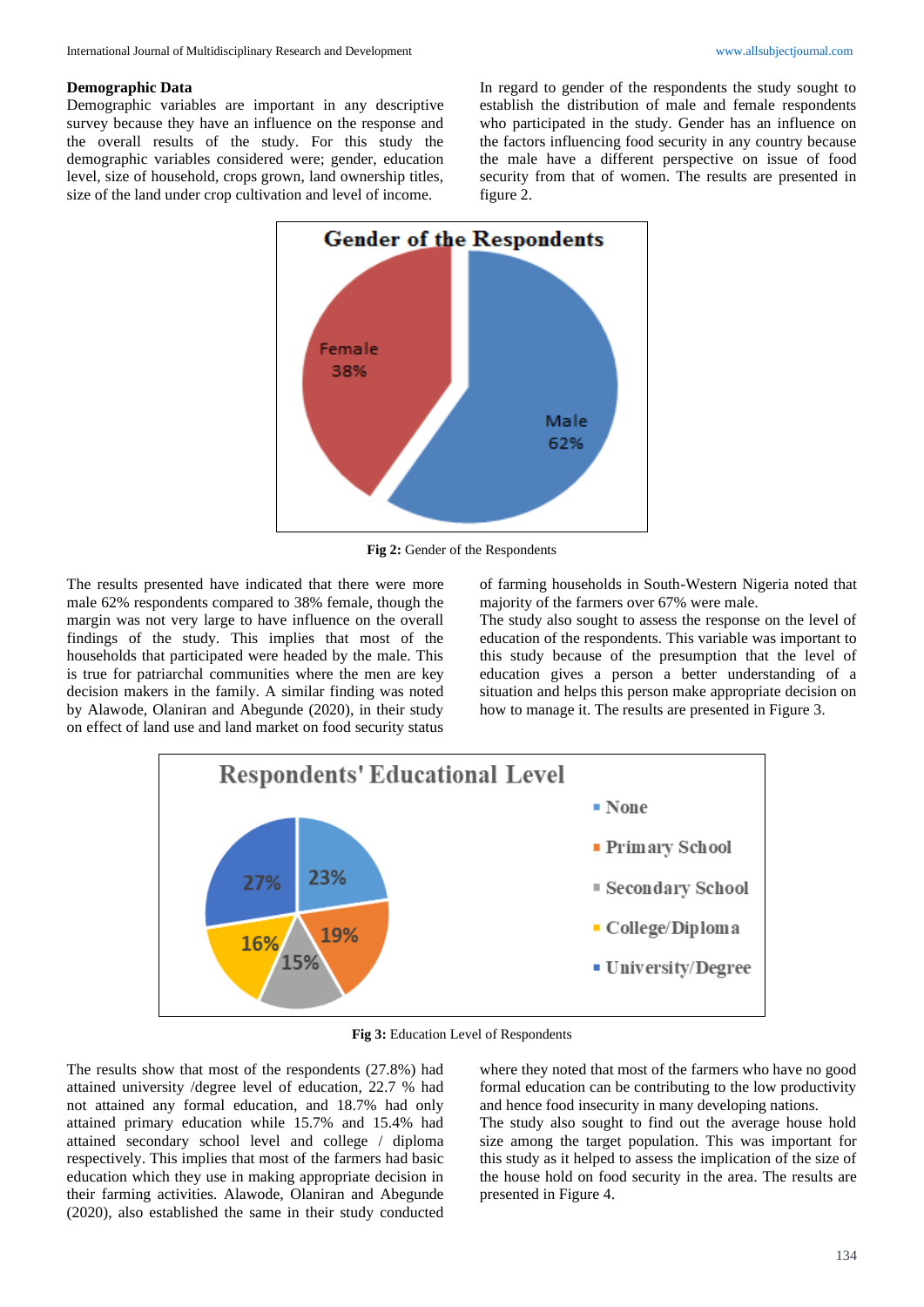



From the results, it is indicated that majority of the households in the sub-County (36.5%) had an average of 8- 10 persons followed by 27.1% who had an average of 5-7 persons, 15.7% had an average of above 10 persons while 15.4% had an average of 2-4 persons. This shows that most households were large and hence their demand for food was relatively higher a fact that could compromise food security in the area.

The study also sought to find out the type of crops grown in the study area. The results are presented in figure 5.



**Fig 5:** Response on types of crops grown in Narok East sub-County

The results show that most households (52 %) are involved in the growing of maize, followed by 27% who grow wheat. The study further establishes that 13% grow English potatoes and only 8 % grow beans. The results indicated that most farmers grow maize and wheat which are long duration crops and might affect the food security in the area. In terms of the land ownership title, the study sought to find

out whether the households owned the land and whether they had legal ground to the land. This was important because in some instances the ownership of land determines the level of input and effort of a person to improve the productivity of the land. The results are presented in Figure 6.



**Fig 6:** Response on Land Ownership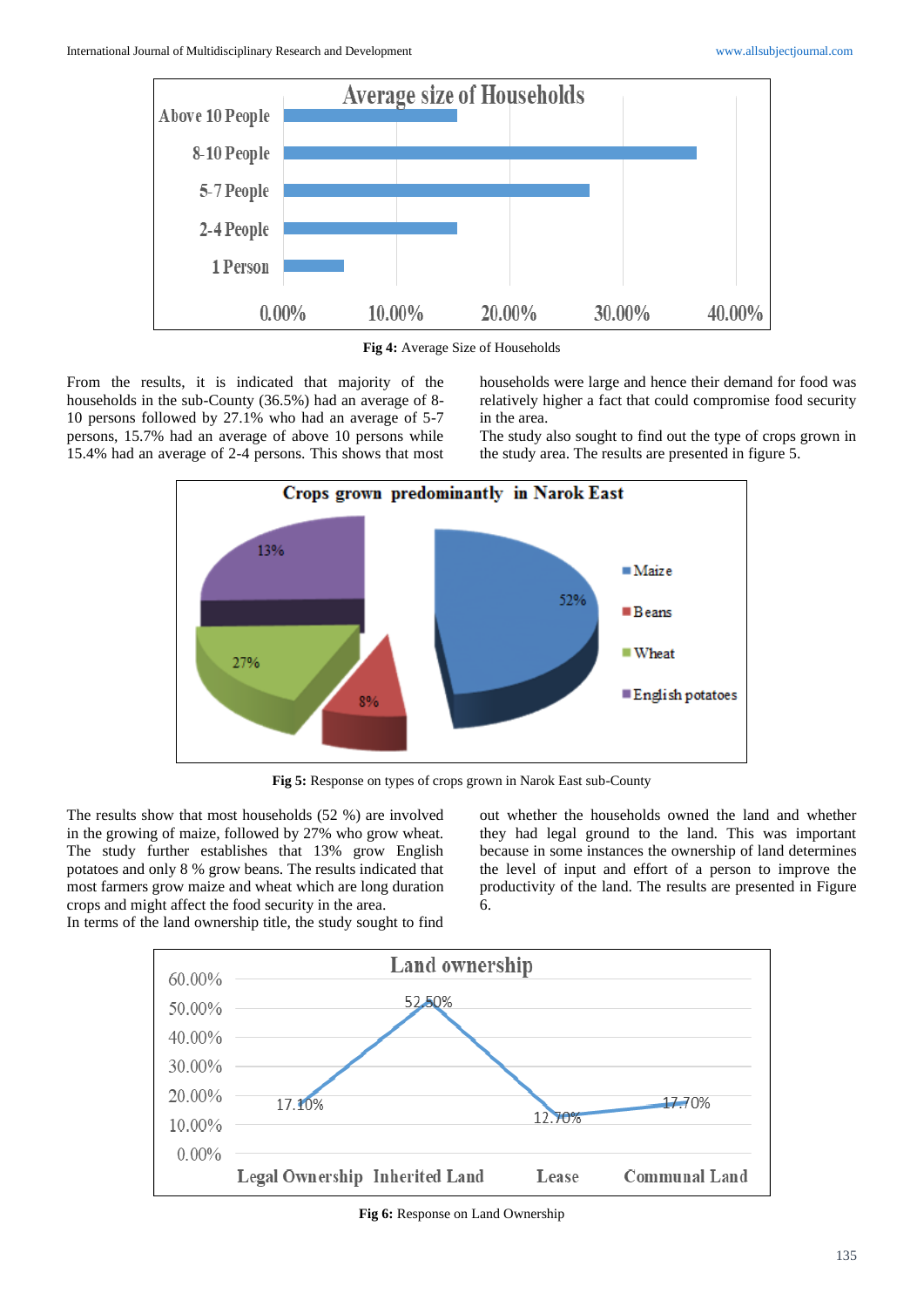The results in figure 6 show that most (52.5%) of the respondents indicated that the land they possess was inherited, 17.7% indicated that they had communally owned land, 17.1 percent indicate that land was legally owned while only 12.7% indicated that the land was leased. Land ownership has an implication on the level of development one can be able to undertake on the land and this might have an influence on the food security in the area. This agrees with the findings of Alawode (2013), who noted that the extent to which land ownership is acquired and acquisition has an influence on the way the land is used for agricultural production. The researcher further established that in rural areas, land can be acquired or transferred through inheritance, gift, purchase, loan, pledge and allocation by family head, local chief or any land custodian.

In regard to the size of the land under crop production the response of presented in Figure 7 bellow.



**Fig 7:** Size of Land under Crop Farming

The results show that 43.1% of the households had at least 5 acres of land under crop cultivation followed by 29.8% who had more than 10 acres, 20.1% had only 2 acres and 7.0 % had less than 2 acres under crop cultivation. This show that majority of the households had relatively large pieces of land for use in crop farming. This implies that the available land under crop farming is large enough to enhance food production. This agrees with the findings of Alawode, Olaniran and Abegunde (2020) alluded to this fact by indicating that Land tenure system and the extent of competition by non-agricultural land users remain a major factor determining the extent of use of most agricultural lands in the rural areas in most African countries.

The study also sought to establish the number of years that respondents had been engaged in farming. This was important because to established the years of experience which are very important to assess the level of productivity and influence of the farming activities on food security in the area. The results are presented in figure 8





The results show that majority of the respondents (40.47%) have been undertaking farming for between 5-9 years followed by 26.76% who have been in farming for over 10 years and 24.4% who have been in farming for between 1-4 years. The result shows that most of the respondents have been in the farming activities for more than 5 years. This implies that they have accumulated experience and understand how the farming activities influence food

production and hence food security in the area.

The last demographic variable was to assess the level of income of the households. This was an important aspect of the study because the level of income has a great influence on the farming activities that a farmer can undertake and it influences the level of productivity. The results are presented in Figure 9.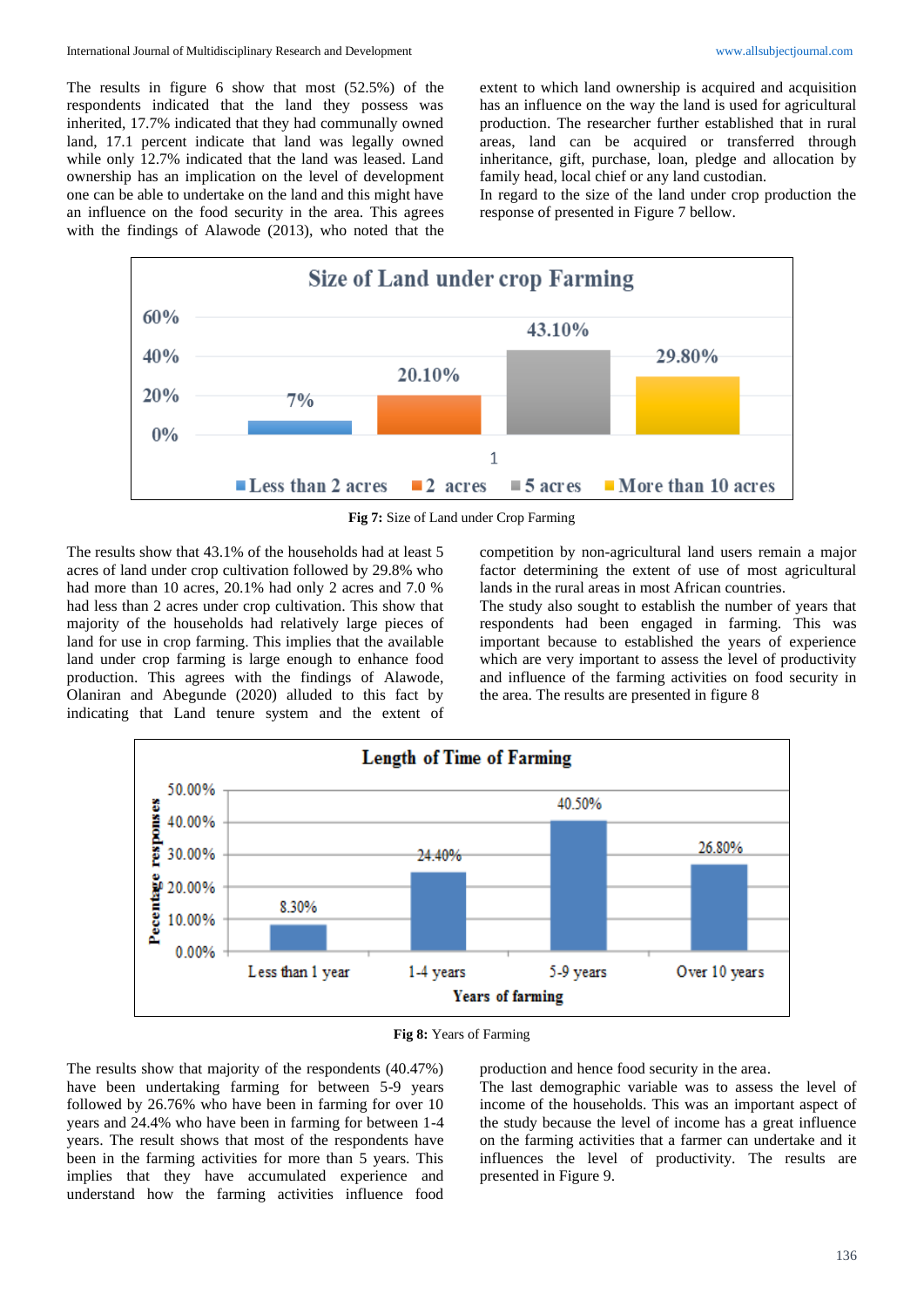

**Figure 9:** Response on the Level of Income

The results show that majority of the respondents (36.1%) earned between Ksh 30,001 to 40,000, 23.1 % earned between Kshs 20,001 and 30,000 while another 23.1% earned above Kshs 40,001. Only few 10.4% and 7.4% earned between Kshs 10,001 and 20,000 and below Kshs 10,000 respectively. This implies that most households have average income that might not be enough to support their farming activities. The results agree with the findings of Chen and Ravallion (2008) who noted that over 1.4 billion people in the world live on less than US \$1 a day which is the international poverty line. This was considered as a major contributing factor to the level of food insecurity on the developing countries as suggested by FAO (2010).

#### **Analysis for the Descriptive Statistics**

This section presents the descriptive analysis of the results where the mean, percentages, standard deviation are discussed. In this section **SD** will stand for *Strongly Disagree*; **D** -*Disagree*, **NS**- *Not Sure;* **A** -*Agree*; **SA**-*Strongly Agree,* and **S.D**.- *Standard Deviation*

## **Extent to Which Land use Patterns Determines Food Security**

The third objective of the study sought to establish the extent to which Land use patterns determine food security Narok East Sub-County. The respondents were also required to give their opinion and views by indicating the extent to which they agreed or disagreed with the various statements. The results of the study were analyzed descriptively using percentages, means and standard deviation in order to make deductions on how the respondents gave their response to various statement items describing the extent to which land use patterns determine food security in the study area. The results were presented in Table 1.

**Table 1:** Land use patterns and Food security

| <b>Statement</b>                                                                                                          | SD.  | D                                              | <b>NS</b> | A                          | -SA | $M \succeq S$ . D |
|---------------------------------------------------------------------------------------------------------------------------|------|------------------------------------------------|-----------|----------------------------|-----|-------------------|
| Food security has been determined by land use patterns in Narok East Sub-county                                           |      | $ 1.7\% $ 6.0% $ 4.7\% $ 19.7% 67.9% 4.46 .952 |           |                            |     |                   |
| Land sub-division has determined food production in Narok East Sub-county                                                 |      | 10.4% 3.0% 13.4% 73.2% 4.49 .967               |           |                            |     |                   |
| The number of acreage on farming determines food security in Narok East Sub-county                                        |      | $3.7\%$ 5.0% 21.4% 69.9% 4.58 .753             |           |                            |     |                   |
| Mechanization practices have an implication on food security in Narok East Sub-county                                     |      | 34.8% 13.4% 19.1% 32.8% 3.50 1.267             |           |                            |     |                   |
| Most farmers have indigenous ways of utilizing land for promoting food security in Narok East<br>Sub-County, Narok County |      | $1.0\%$ 30.1% 20.4% 14.0% 31.4% 3.54 1.314     |           |                            |     |                   |
| Land use is a prerequisite on food security in Narok East Sub-county                                                      | 1.7% |                                                |           | 4.0% 23.7% 70.6% 4.62 .721 |     |                   |

The results show that most of the respondents (67.9%) strongly agreed, 19.7% agreed while only 1.7 % strongly disagreed while 6.0% disagreed with the statement that food security has been determined by land use patterns in the study area. Results further indicate that 4.7% of respondents were not sure as to whether food security has been determined by land use patterns in the study area. The results are further confirmed by the mean value of 4.46 and a standard deviation of.952. This implies that land use pattern in the study area is a determining factor of food security. This was confirmed by the interview results where Agricultural extension officers noted that the available land has been subdivided to smaller portions making productivity of food limited. On whether land sub-division has determined food production in Narok East sub-County. The results indicated that 73.2% of the respondents strongly agreed with the statement, 13.4% agreed while 10.4% disagreed. A further 3% of respondents were not sure with the statement. The mean response was noted as 4.49 with a standard deviation of 0.967. This implies that and sub

division has an influence on food production and hence affects food security in the area. The study also sought to establish whether the number of acreage on farming determines food security in Narok East Sub-county. The results show that most of the respondents (69.9%) and 21.4% strongly agreed and agreed with the statement while only 5% were not sure of the statement. A further 3.7% of the respondents disagreed as to whether number of acreage on farming determines food security in Narok East Subcounty The mean response of the study 4.58 and a standard deviation of.800 indicate that majority of the respondents agreed with the statement. This implies that the number of acreage under farming affects the production of food and hence is a determinant of food security in the study area.

On whether mechanization practices have an implication on food security in the study area, the results indicated that majority of the respondents (32.8%) strong agreed, 19.1% agreed while 34.8% disagreed and 13.4% were not sure with the statement. The mean response was 3.50 with a standard deviation of 1.267 indicating that most of respondents agree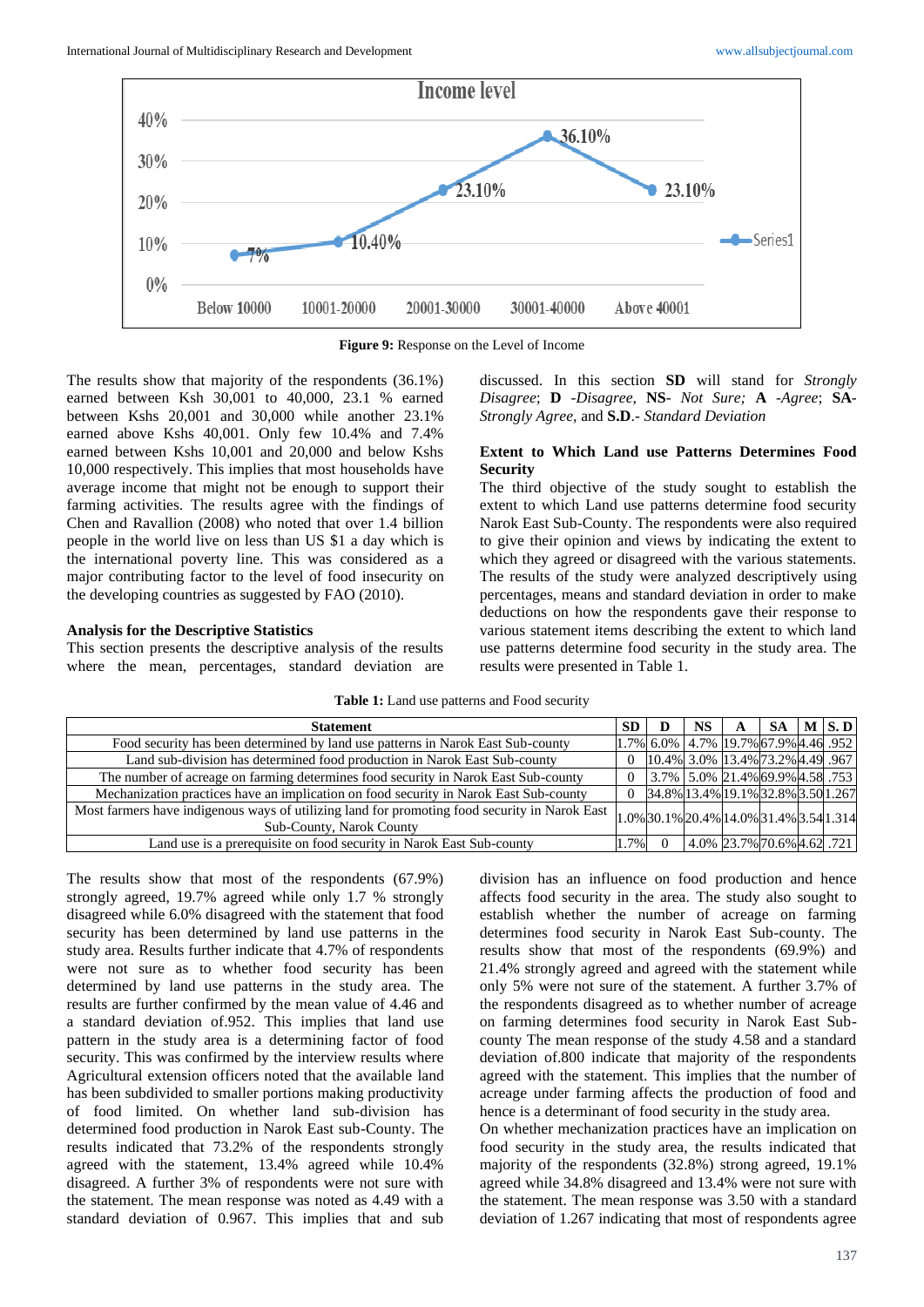that mechanization practices have an implication on food security in the study area. This implies that mechanization practices have an implication on food security as they improve food production. Response from the extension officers further indicated that there is shortage of agricultural machinery which is critical in improving food productivity. Lack of machinery has adversely affected land preparation, planting and harvesting hence dwindling food productivity in the study area.

The study also established that majority respondents (31.4%) and 14.0% strongly agreed and agreed respectively that most of the farmers have indigenous ways of utilizing land for promoting food security. 30.1% of respondents disagreed with the statement while 20.4% were not sure as to whether farmers have indigenous ways of utilizing land for promoting food security. A further 1% of the respondents strongly disagreed farmers have indigenous ways of utilizing land for promoting food security. The mean response of 3.54 and standard deviation of 1.314 indicates that most of the respondents agreed with the statement. This implies that the way the farmers utilize their land especially the traditional way affects their production in the study area.

The study also sought to assess whether land use is a prerequisite on food security in Narok East Sub-county. Most of the respondents (70.6%) strongly agreed, while 23.7% agreed. Further analysis indicated that 1.7% of the respondents strongly disagreed while 4% were not sure as to whether land use is a prerequisite on food security in Narok East Sub-county. The results further indicated that the response of 4.62 and standard deviation of 0.721 shows that majority of the respondents agreed with the statement. The results therefore indicate that land use is a determinant of food security in the study area.

## **Indicators of Food Security**

The respondents were also required to rate the various indicators of food security which formed the dependent variable. These indicators were food availability, food utilization and food access. The results were analyzed descriptively using percentages, means and standard deviations in order to make deductions on how the respondents analyzed the various statement items describing the extent at which the study area is food secure. The results were presented in Table 2 as shown below.

| Table 2: Response on the Indicators of Food Security |  |  |
|------------------------------------------------------|--|--|
|------------------------------------------------------|--|--|

| <b>Statement</b>                                                                                        | <b>SD</b> | NS. | $\mathbf{A}$                            |  | $SA$   M $ S.D $ |
|---------------------------------------------------------------------------------------------------------|-----------|-----|-----------------------------------------|--|------------------|
| Food availability has determined food security at household level in Narok East Sub-county              |           |     | $1.7\%$ 2.3% 7.7% 14.7% 73.6% 4.56 .862 |  |                  |
| Food utilization determines food security at house hold level in Narok East Sub-county                  |           |     | 0 2.7% 1.0% 23.1% 63.2% 4.37 1.009      |  |                  |
| Food security is determined by food access at household level in Narok East Sub-county                  |           |     | 5.7% 4.0% 17.1% 13.4% 59.9% 4.18 1.18 9 |  |                  |
| Households have access to food whenever they need it in Narok East Sub-county                           |           |     | 6.4% 12.7% 2.0% 11.0% 67.9% 4.21 1.319  |  |                  |
| Food is utilized by farmers to meet their dietary needs at household level in Narok East Sub-<br>countv |           |     | $6.4\%$ 7.0% 23.7% 62.9% 4.43 .877      |  |                  |

The results shown on table 4.2 indicate that most of the respondents (73.6%) strongly agreed, 14.7% agreed while 1.7 % and 2.3% strongly disagreed and disagreed respectively that food availability determines food security at household level in Narok East Sub-county. Further analysis however revealed that 7.7% of the respondents were not sure as to whether food availability determines food security at household level in Narok East Sub-county. The mean response was 4.56 with a standard deviation of 0.862 confirmed this statement. This implies that availability of food was a determinant of food security in Narok East Sub County. Most household heads are of the opinion that when food is available at the household, food insecurity dwindles to the greatest extent.

The study also sought to find out whether food utilization determines food security at house hold level in the study area. The results show that most of the respondents (63.2%) strongly agreed, 23.1% agreed while 12.7% disagreed that indeed food utilization determines food security at house hold level in the study area. However, 1% of the respondents still were not sure as to whether food utilization determines food security at house hold level in the study area or not. The mean response was 4.35 with a standard deviation of 1.009 implied that food utilization is a determinant of food security in the sub-county. This means that if the available food is well utilized at household level, then it will have an influence on food security Narok East Sub-county generally.

The results also show that most of the respondents (59.9%) strongly agreed while 13.4% agreed that Food security is determined by food access at household level in Narok East

Sub-county. Only 4 % and 5.7% of the respondents disagreed and strongly disagreed with the statement food security is determined by food access at household level in Narok East Sub-county. However, 17.1 percent of the respondents were not sure as to whether food security is determined by food access at household level in Narok East Sub-county. The mean response was 4.21 with a standard deviation of 1.189 confirms that majority of the respondents agreed with the statement but still a good number of respondents still are of a different opinion. This implies that food security is determined by food access at the house hold level in the study area if all other factors are held constant.

It was also noted that majority of the respondents (67.9%) and 11 % strongly agreed and agreed with the statement that households access to food whenever they need it. Further analysis indicated that 12.7% and 6.4% of the respondents strongly disagreed and disagreed with the statement that households' access to food whenever they need it indicates food security in the area. However, 2% of the respondents are not sure whether households access to food whenever they need it. The mean of 4.43 and a standard deviation of 1.319 confirm this argument. This implies that access to food by households in Narok east Sub County depicts a certain level of food security. However, the extension workers further revealed that generally majority of the households have no access to food. Further analysis from interviews reveals that most households in Narok East Subcounty are generally food insecure since access to food in the study area has been hampered by other factors like inadequate roads and the purchasing power of residents.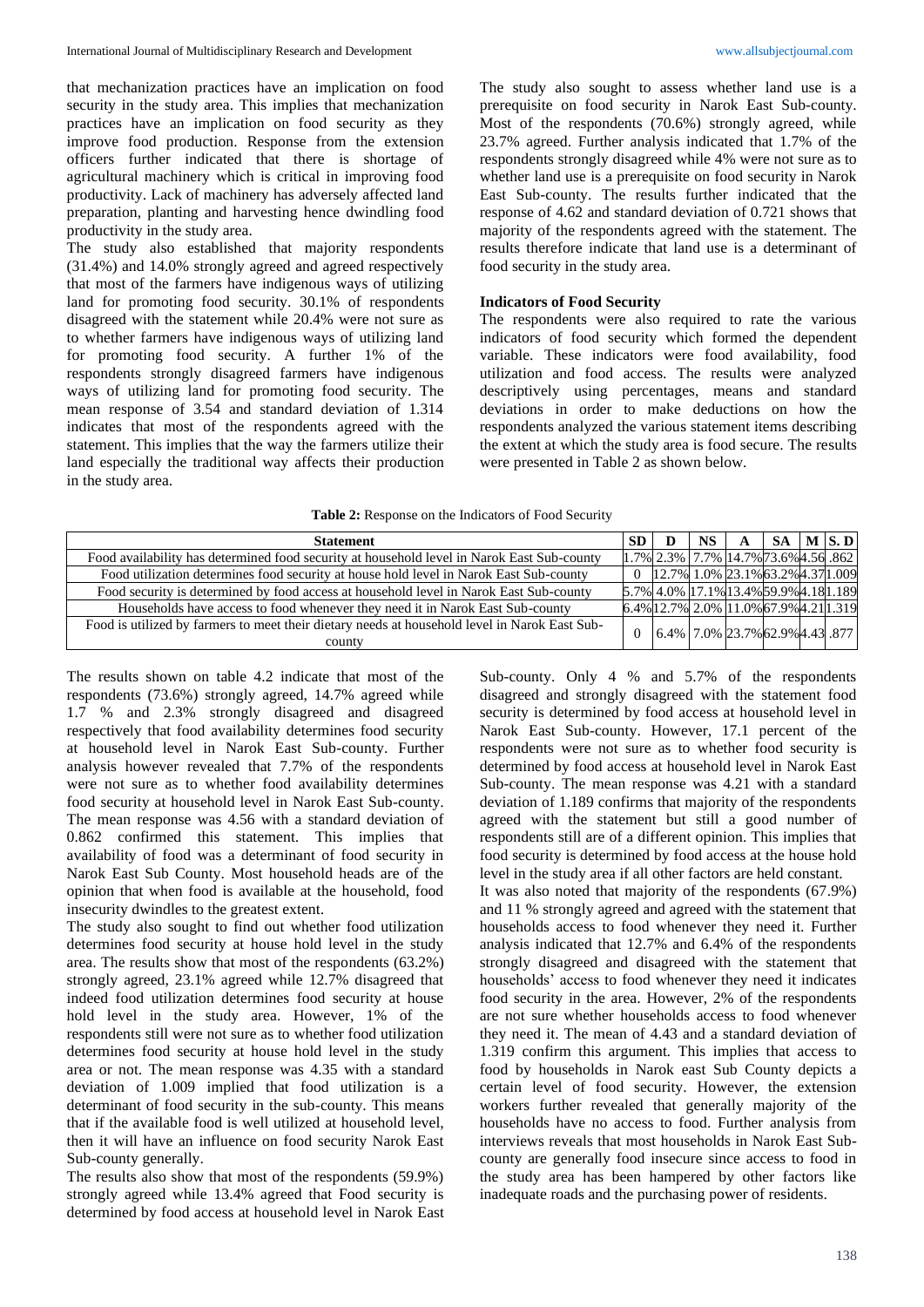Furthermore, the study also sought to examine whether food is utilized by farmers to meet their dietary needs at household level in Narok East Sub-county. The findings of the study indicated that 62.9% of the respondents strongly agreed and 23.7% agreed with the statement above. Further analysis indicated that 7% of the respondents were not sure of whether food was utilized by farmers to meet their dietary needs in the study area. The study further established that 6.4 % of the respondents disagreed with the statement above. This was further supported with a mean of 4.43 and a standard deviation of 0.877 which shows that majority of the respondents agreed with the statement above

### **Analysis of Inferential statistics**

The study sought to assess whether there was a statistically significant relationship between the variables. The analysis was done at three levels, determining the factor loading, Pearson's correlation and regression analysis.

## **Correlation Analysis for Land Use Patterns on Food Security**

The study sought to establish the nature of the relationship between household income, agricultural extension services, land use patterns, post-harvest technology and food security. This was tested using correlation coefficients as suggested by Cohen, West and Aiken, (2003). Correlation analysis helps to test the linearity of the study variables in order to make inferences. The study used Pearson correlation (r) to test whether the relationship between the variables was significant or not at 95% level of confidence. The relationship between the two variables was considered significant if the p value was less than 0.05. It was considered to be weak if the correlation  $(r) < 0.5$  and it was considered to be strong if the correlation (r) was  $> 0.5$ . The results are presented in Table 3.

**Table 3:** Pearson Correlation analysis between land use patterns and food security

|          |                                                              | Land use patterns | <b>Food Security</b> |  |  |  |  |  |
|----------|--------------------------------------------------------------|-------------------|----------------------|--|--|--|--|--|
| Land use | Pearson<br>Correlation                                       |                   | $.752***$            |  |  |  |  |  |
|          | patterns   Sig. (2-tailed)                                   |                   | .000                 |  |  |  |  |  |
|          |                                                              | 299               | 299                  |  |  |  |  |  |
|          | **. Correlation is significant at the 0.05 level (2-tailed). |                   |                      |  |  |  |  |  |

The results further show that there is a very strong positive and significant correlation between land use patterns and food security ( $r = .752^{**}$  and a *p*-value of 0.000). This implies that the relationship between the variables is very significant hence land use patterns have a strong correlation hence influence on food security in Narok East Sub County. This supports the work of Alawode, Olaniran and Abegunde (2020), who established that the land use pattern adopted by the farmers has a significant positive effect on the food security status of the household at 5% level, implying that adoption of an appropriate and use pattern enhances the food security status of farming households. They further noted that the adoption of land improvement techniques has a significant positive effect on the food security status of farming households at 1% level.

#### **Test of hypothesis**

The study used Analysis of variance test to either accept or reject the null hypothesis. ANOVA is used to compute the F-statistic which is a measure of the variance in the means of the test variables. ANOVA is used to test the hypothesis and establish whether the test is significant at 5% level of significance. It also helps in checking whether the model fit is appropriate in making inference to the entire study population. The study established the model fitness by comparing the F- calculated and F-critical values. The results are shown in Table 4.

**Table 4:** ANOVA Relationship between land use patterns and food security

| Model      | Sum of Squares   df   Mean Square |     |         |                           | Sig. |
|------------|-----------------------------------|-----|---------|---------------------------|------|
| Regression | 114.671                           |     | 114.671 | 385.455 .000 <sup>b</sup> |      |
| Residual   | 88.356                            | 297 | 297     |                           |      |
| Total      | 203.027                           | 298 |         |                           |      |

The results show that the F-statistic was very significant at 5% level of significance, implying that the model is a good predictor of the relationship between land use patterns and food security. The results shown in Table 4.4 shows that the F- calculated was greater than F-critical values. The Fcalculated (F  $_{0.05, 1, 297}$ ) was 385.455 which was much greater than F-Critical,  $(F_{0.05, 1, 297})$  of 3.878. Since F-calculated, was greater than F-Critical, then the null hypothesis that there is no relationship between land use patterns and food security was rejected and the study concluded that the model is a good predictor of the relationship between land use patterns and food security. Hence land use patterns is a determinant food security in Narok East sub-County.

**Table 5:** Model Summary

| Independent<br>variable | $\mathbf{R}$<br>R<br><b>Square</b> |      | Square | Adjusted R   Std. Error of<br>the Estimate | value             |
|-------------------------|------------------------------------|------|--------|--------------------------------------------|-------------------|
| Land use<br>patterns    | .752 <sup>a</sup>                  | .565 | .563   | .545                                       | .000 <sup>b</sup> |

Dependent variable: Food Security

For land use patterns and food security, results show that the correlation is very strong, positive and significant  $(R =$ 0.752; p-value  $= 0.000$ ). Land use patterns is established to be very strong predictors of food security in the study area. Further analysis was done using the R-square which indicates the proportion of variance in the dependent variable that can be explained by a unit change in the independent variable. The results show that a unit change in land use patterns can explain 56.5% change in food security  $(R<sup>2</sup> = 0.565)$  This implies that land use patterns is a significant determinants of food security in Narok East sub-County.

The results were further analyzed to develop the simple linear regression models for the above objective. The results were presented in Table 6.

**Table 6:** Regression Coefficients

|  | Model                |      | <b>Unstandardized</b><br><b>Coefficients</b> | <b>Standardized</b><br><b>Coefficients</b> | т          |  |
|--|----------------------|------|----------------------------------------------|--------------------------------------------|------------|--|
|  |                      | B    | <b>Std. Error</b>                            | Beta                                       |            |  |
|  | (Constant)           | .517 | .198                                         |                                            | 2.614      |  |
|  | Land use<br>patterns | .913 | .047                                         | .752                                       | 19.633.000 |  |

From table 6, the data indicates that the simple linear regression can be modeled as follows for this variable;  $y =$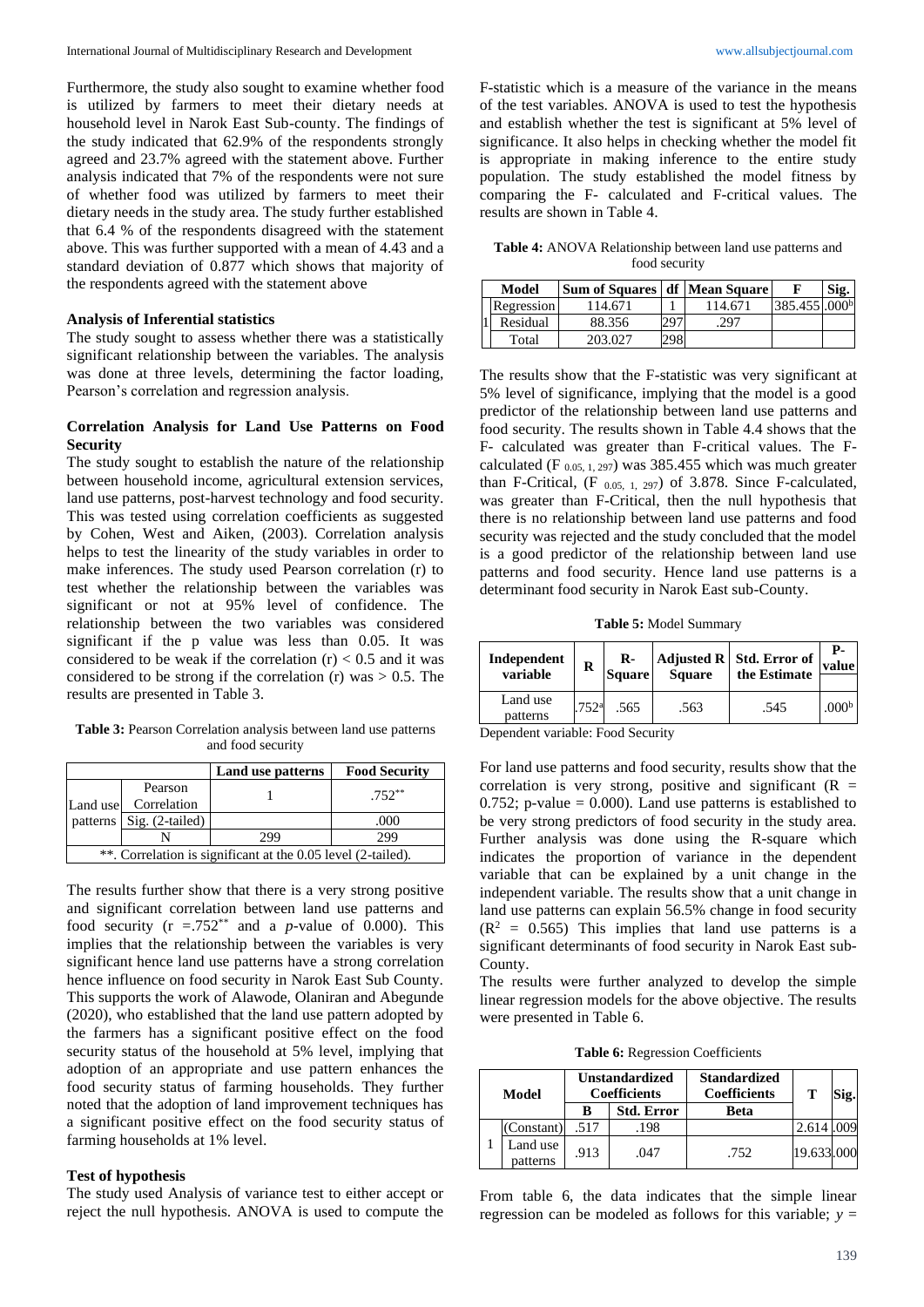$0.517 + 0.913x + 0.198$ . The model is statistically significant given that the *t-* statistic (19.633) is more +2 and *p*-value  $< 0.05$ .

#### **Analysis of Variance**

The ANOVA was used to check the ability of the regression model to be used to predict the relationship between the variables. Using the F-statistic and the mean square differences, the results were computed and presented in Table 7.

**Table 7:** ANOVA<sup>a</sup>

| Model      | <b>Sum of Squares df Mean Square</b> |     |        | Sig. |
|------------|--------------------------------------|-----|--------|------|
| Regression | 126.910                              |     | 31.728 |      |
| Residual   | 76.117                               | 294 | .259   |      |
| Total      | 203.027                              | 298 |        |      |

The results show that the F statistic was very significant at 5% level of significance implying that the model is a good predictor of the change in the food security in the sub-County. In order to establish whether the model was fit for use in further prediction, the F-statistic computed was compared to the F-critical values. The result for F-calculated showed F  $(0.05, 4, 294)$  = 178.701 compared to the F-Critical, F (0.05, 4, 294) which was 2.403. Since F-calculated is greater than F-Critical at F  $_{(0.05, 4, 294)}$ . Therefore, the study concluded that the model is a good predictor of the relationship between the independent and dependent variables. This is further supported by the p-value of 0.000 which is very significant at 5% level of significance. The study therefore notes that the land use patterns are very strong determinants of food security in the sub-County.

#### **Regression Coefficients**

The study further sought to determine the regressions model based on the coefficient beta values. The results were presented in Table 8.

| Model             |       | Unstandardized<br><b>Coefficients</b> | <b>Standardized</b><br><b>Coefficients</b> |          | Sig. |
|-------------------|-------|---------------------------------------|--------------------------------------------|----------|------|
|                   | B     | Std. Error                            | Beta                                       |          |      |
| (Constant)        | 1.000 | .312                                  |                                            | $-3.204$ |      |
| Land use patterns | 744   | 056                                   |                                            |          |      |

**Table 8:** Regression Coefficient

The results show that the standardized coefficients of beta values explain the contribution of independent variables to the dependent variable. The *t-*statistic shows whether the contribution of each variable is statistically significant or not. From the results shown, the study established that the contribution of land use patterns to food security accounts to 61.2%. The contribution is statistically significant given that the t-statistic of 13.308 is greater than  $+ 2$  and the *p*-value of  $< 0.05$ .

## **Summary, Conclusions and Recommendations Summary of the Findings Demographic variables**

The response rate was 79% which was accepted as appropriate for further analysis of the study results. In regard to gender of the respondents, the study established that 62% of the households were headed by the males which implied that men were the main decision makers in the household unit in the study area. In regard to level of education which was an important aspect to the study, it was established that there was varied levels of education where some had degrees while others had the basic education. The study further assessed the size of the house hold as a factor determining food security in the study area. It was established that majority of the households (36.5%) had an average of 8-10 persons. It was also important to establish the type of crops grown in the study area. The results indicated that most households (52%) in the study area are involved in maize production. On land ownership, the study established that most respondents (52.5%) indicated that the land was mainly inherited or communally owned which might be a contributing factor to the state of food security in the study area.

It was also established that the size of land under crop cultivation was at least 5 acres in comparison to the actual size of the land. This implies that most households had committed a small proportion of land for food production hence contributing to the food security issues in the study area. The study further established that most of the respondents had been in the farming practice for between 5- 9 years hence it implies that they have accumulated experience and understand how the farming activities determine food production and hence food security in the study area. The study also established that at least 36.1% of the respondents earned between Ksh 30,001 to 40,000, indicating an average income which was not enough to sustain increased demand for food production in the study area.

## **Extent to which Land use Patterns Determine Food Security in Narok East sub-County**

The objective study sought to establish the extent to which Land use patterns determine food security Narok East sub-County. The opinion of the respondents was sought to analyze the extent to which land use patterns determine food security at the household level in the study area. The study established that most of the respondents agreed that food security is determined by land use patterns in the study area. This implies that the various activities dedicated towards utilizing the available land may be directed towards food production or otherwise. This was also informed by the response from the Agricultural extension officers who noted that land use patterns affected the food production in the study area since it cannot be controlled by the County especially private land. Farmers are the key stakeholders who determine how they want to utilize their land in the manner they so wish.

The study also established that land sub-division affected food production in Narok East sub-County since as households continued to sub divide land for other uses, their ability to produce enough food was also curtailed. Land subdivision affected the number of acreage under production which in turn affected the amount of food produced and hence food insecurity at the household level. The results also showed that mechanization practices have an implication on food security as they improve food production. However, most respondents indicated that the necessary machinery were very limited in the study area and this affected their ability to enhance food production. Response from the extension officers further indicated that there is shortage of agricultural machinery which is critical in improving food productivity. Lack of machinery has adversely affected land preparation, planting and harvesting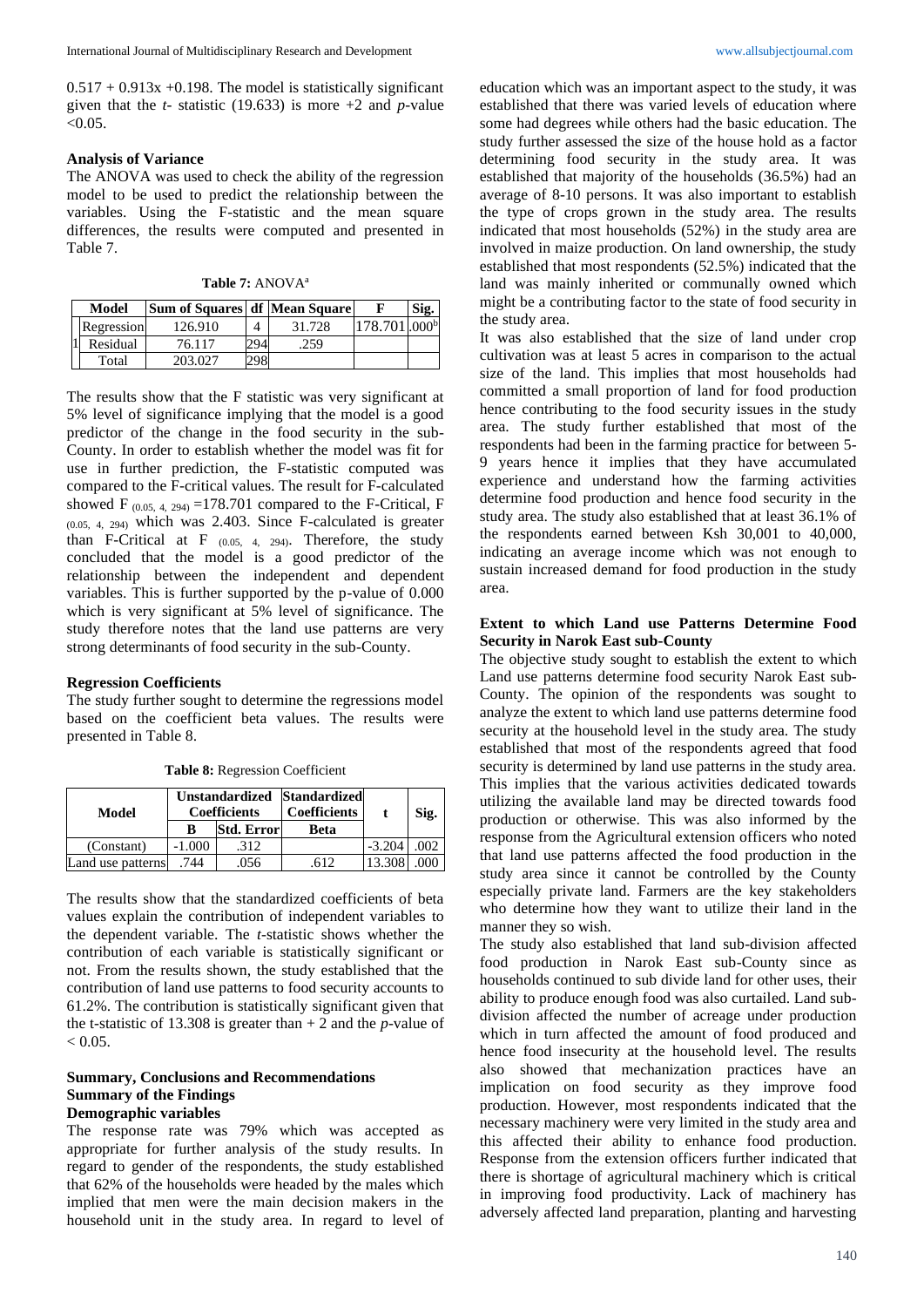hence dwindling food production in the study area as farmers end up preparing land and planting when the planting season is long overdue.

Further analysis established that land use is a prerequisite on food security in Narok East sub-County as indicated by majority of the respondents. Based on the inferential analysis, the study established that there was a very strong positive and significant correlation between land use patterns and food security in the Narok East sub-County. The null hypothesis that there is no relationship between land use and food security was rejected because the ANOVA model indicated a very significant and statistical relationship between the variables.

## **Conclusions**

The main objective of this study was to analyze influence of land use patterns on household food security in Narok East sub-County, Narok County, Kenya. The findings of the study revealed that most of the households in Narok East sub-County were food insecure. Furthermore, the study concluded that there was a strong relationship between land use patterns and food security in the study area. In general, food insecurity still remains prevalent among farming households in the study area. Further analysis of the data further revealed households with higher acreage of land under farming were able to achieve comparable levels of food security as compared to those who did farming on a small parcel of land. Also, adoption of appropriate land use techniques also impacted positively on the food security status of the households that took place in farming activities in the study area generally.

### **Recommendations**

The study further provided key recommendations as follows;

First, Narok County Government should establish alliances/collaboration with all sectors in the agricultural sector in order to develop programs for improving food security and income generation among the households in order to boost the income of farmers at the micro level.

Thirdly, the study recommends that the government should build a platform to promote dialogue and cooperation among relevant institutions and establish programs in all sectors with the aim of developing an extension and information services network for households in Kenya and Narok County in particular.

The County Government should discourage land subdivision in order to free more land for food production and hence food security in the study area. Policies on land use should be formulated in order to discourage farmers from utilizing land for aspects that is not food production.

The County Government should formulate a reasonable crop production system is necessary to improve land use efficiency. Therefore, there is need to improve the agricultural sector by using suitable crop strains, developing technology and implementing a reasonable strategy.

Additionally, Research and development needs to be promoted and supported by both National and the Narok County government so as to ensure continued research and dissemination of research findings to the household level so as to benefit farmers at the micro level.

## **Areas for further study**

The current study proposes the following areas for further

studies;

Further studies on land use patterns needs to be conducted in other ASAL counties to compare the findings. This will enable the current study to be inferred to the larger research universe since this will further establish the gaps that are inherent in the current study and universalize the findings

There is also need for further studies that will focus a multi stakeholder approach including the farmers, seed distributors/companies, private agricultural extension workers, NGOs in the field of Agriculture and the National Government in order to build more literature on food security in Narok County specifically and in the Country generally.

There is need to establish other factors that determine food security in Narok East sub-County other than the aforementioned as it will enable more research to be done and help farmers in achieving their farming objectives.

### **References**

- 1. Action Aid. Rural Livelihoods and Diversity in Developing Countries. Oxford University Press, Oxford, 2017.
- 2. Alawode OO. Determinants of land use conflicts among farmers in southwestern Nigeria. Journal of Research in Peace, Gender and Development,2013:3(4):58-67.
- 3. Alawode OO, Olaniran OM, Abegunde VO. Effect of Land Use and Land Market on Food Security Status of Farming Households in South-Western Nigeria: Evidence from Oyo State. In Selected Paper for presentation at the Feed the Future Nigeria Agricultural Policy Project Conference, Abuja, Nigeria, 2020.
- 4. Amartya Sen. Ingredients of famine analysis: availability and entitlements. The quarterly journal of economics, 1981:96(3):433-464.
- 5. Baltissen G, Betsema G. Linking land governance and food security in Africa. Outcomes from Uganda, Ghana, Ethiopia, 2016.
- 6. Béné C. Resilience of local food systems and links to food security–A review of some important concepts in the context of COVID-19 and other shocks. Food Security, 2020, 1-18.
- 7. Boni A, Lopez-Fogues A, Walker M. Higher education and the post- 2015 agenda: A contribution from the human development approach. Journal of Global Ethics,2016:12(1):17-28.
- 8. Chambers R, Conway G. Sustainable rural livelihoods: practical concepts for the 21st century. Institute of Development Studies (UK), 1992.
- 9. Chen S, Ravallion M. The developing world is poorer than we thought, but no less successful in the fight against poverty. World Bank Policy Research Working Paper 4703, 2008.
- 10. Christensen LB, Johnson B, Turner LA, Christensen LB. Research methods, design, and analysis, 2011.
- 11. Cohen J, Cohen P, West SG, Aiken LS. Applied multiple regression. Correlation Analysis for the Behavioral Sciences, 2003, 3.
- 12. Dietz AJ, Foeken DWJ, Soeters SR, Klaver W, Akinyoade A, Leliveld AHM. Agricultural dynamics and food security trends in Kenya. ASC Research Report, 2014.
- 13. FAO, Food and Agriculture Organization of the United Nations. Retrieved, 2010:3(13):2012.
- 14. Rivera WM, Suleiman VR. Extension: object of reform,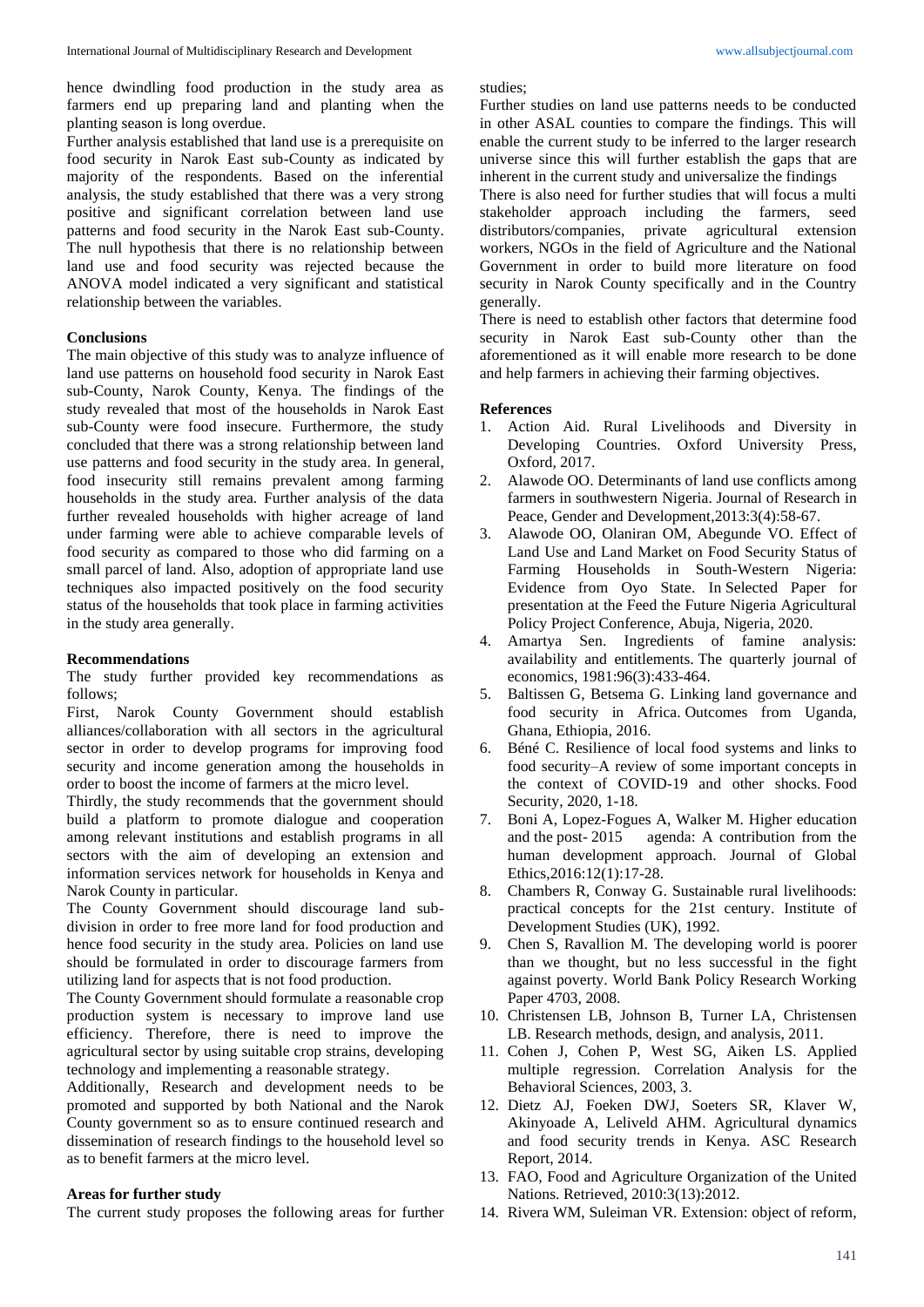engine for innovation. Outlook on agriculture, 2009:38(3):267-273.

- 15. Robinson BE, Masuda YJ, Kelly A, Holland MB, Bedford C, Childress M *et al*. Incorporating land tenure security into conservation. Conservation Letters, 2018:11(2):e12383.
- 16. FAO, Can experience-based household food security scales help improve food security governance." Global food security,2011:1(2):120-125
- 17. FEWS NET. Remote sensing technology and land use analysis in food security assessment. Journal of Land Use Science, 2016:11(6):623-641.
- 18. Field. Community Development Theory and Practice: Presented at: NACSW Convention, 2009.S
- 19. Gay M Herek. The Social Science Research. Evaluating the methodology of Social Science Research, 2009.
- 20. Gwada RO, Ouko KO, Mayaka ZO, Dembele B. Determinants of Food Security among Small-Scale Soybean Households in Butere Sub-County, Kenya. Contemporary Agriculture, 2020:69(3-4):90-101.
- 21. Harrigan J. An economic analysis of national food sovereignty policies in the Middle East: The case of Lebanon and Jordan. Asia, 2014.
- 22. Hashim D, Boffetta P, La Vecchia C, Rota M, Bertuccio P, Malvezzi M *et al*. The global decrease in cancer mortality: trends and disparities. Annals of Oncology, 2016:27(5):926-933.
- 23. KNBS. Basic Report on Wellbeing in Kenya. Nairobi: Kenyan National Bureau of Statistics, 2018.
- 24. Kenya National Bureau of Statistics. Kenyan Census, 2019, 1.
- 25. Kerlinger P. Communication towers, lights, and birds: successful methods of reducing the frequency of avian collisions. Ecological Applications, 2009:19(2):505- 514.
- 26. KIHBS. Food price policy in an era of market instability: a political economy analysis. Wider Studies in Development Studies and Food Security, 2016.
- 27. Kileteny, Wakhungu. Influence of Livelihoods on Household Food Security: In Pastoral Areas of Narok County, Kenya, 2019.
- 28. Kivisi FS. Japan-Kenya Relationship, The Human Security Concept and Kenya's Big Four Agenda. American Journal of Public Policy and Administration, 2019, 4(1).
- 29. Kothari SP. Econometrics of event studies. In Handbook of empirical corporate finance Elsevier*,* 2007, 3-36.
- 30. Kothari CR. Research Methodology. Methods and Techniques. New Age. International (P) Limited, India, 2019.
- 31. Krejcie RV, Morgan DW. Determining sample size for research activities. Educational and psychological measurement,1970:30(3):607-610.
- 32. Kumba JK, Wegulo F, Otieno J. The Influence of Agricultural Land Use on Household Food Security Situation in Kisii Central Sub-County, Kenya, 2015.
- 33. Marton F. Sameness and difference in transfer. The journal of the learning sciences,2006:15(4):499-535.
- 34. M'Kaibi FK, Steyn NP, Ochola SA, Du Plessis L. The relationship between agricultural biodiversity, dietary diversity, household food security, and stunting of children in rural Kenya. Food science & nutrition,2017:5(2):243-254.
- 35. Narok County Integrated Development Plan Development blue print (2018-2022), Narok County. Kenya, 2018.
- 36. Nussbaum MC. Women and human development: The capabilities approach Cambridge University Press, 2001, 3.
- 37. Omari PO. Stakeholder Aspects Influencing Implementation of Food Security Projects in Msambweni District, Kenya. Journal of Agricultural Policy,2016:1(1):80-107.
- 38. Orodho AJ. Essential of Education and Social Sciences Research method; Nairobi; Masola Publishers, 2008.
- 39. Orodho JA. Elements of education and social science research methods. Nairobi/Maseno,2009:2(6):26-133.
- 40. PDU, The Big Four agenda. Presidential service unit. Nairobi Kenya, 2018.
- 41. Place SP, Hofmann GE. Constitutive expression of a stress-inducible heat shock protein gene, hsp70, in phylogenetically distant Antarctic fish. Polar Biology,2004:28(4):261-267.
- 42. Poulton C, Kanyinga K. The politics of revitalizing agriculture in Kenya. Development Policy Review,2014:32(s2):s151-s172.
- 43. Rivera RL, Dunne J, Maulding MK, Wang Q, Savaiano DA, Nickols-Richardson SM *et al*. Exploring the association of urban or rural county status and environmental, nutrition-and lifestyle-related resources with the efficacy of SNAP-Ed (Supplemental Nutrition Assistance Program-Education) to improve food security. Public health nutrition, 2018: 21(5): 957-966.
- 44. Sanchez PA, Denning GL, Nziguheba G. The African green revolution moves forward. Food Security,2009:1(1):37-44.
- 45. Saunders, Lewis and Thorn hill. New paradigm in understanding food security in Bangladesh: experiences from fieldworks in coastal areas of southwest Bangladesh. Review of Applied Socio-Economic Research, 2009, 14(2).
- 46. Singh RB, Hales S, De Wet N, Raj R, Hearn den M, Weinstein P. The influence of climate variation and change on diarrheal disease in the Pacific Islands. Environmental health perspectives, 2017:109(2):155- 159.
- 47. Stanley and Gregory. Policy research using agent-based modeling to assess future impacts of urban expansion into farmlands and forests. Ecology and Society, 2008, 13(1).
- 48. United States Agency for International Development Poverty, obesity, and malnutrition: An international perspective recognizing the paradox. Journal of the American Dietetic Association*,*2015:107(11):1966- 1972.
- 49. Warr P. Food policy and poverty in Indonesia: a general equilibrium analysis. Australian Journal of Agricultural and Resource Economics,2015:49(4):429-451.
- 50. White SC. Beyond the grumpy rich man and the happy peasant: Mixed methods and the impact of food security on subjective dimensions of wellbeing in India. Oxford Development Studies,2016:44(3):332-348.
- 51. World Health Organization. Latent tuberculosis infection: updated and consolidated guidelines for programmatic management (No. WHO/CDS/TB/2018.4). World Health Organization, 2018.